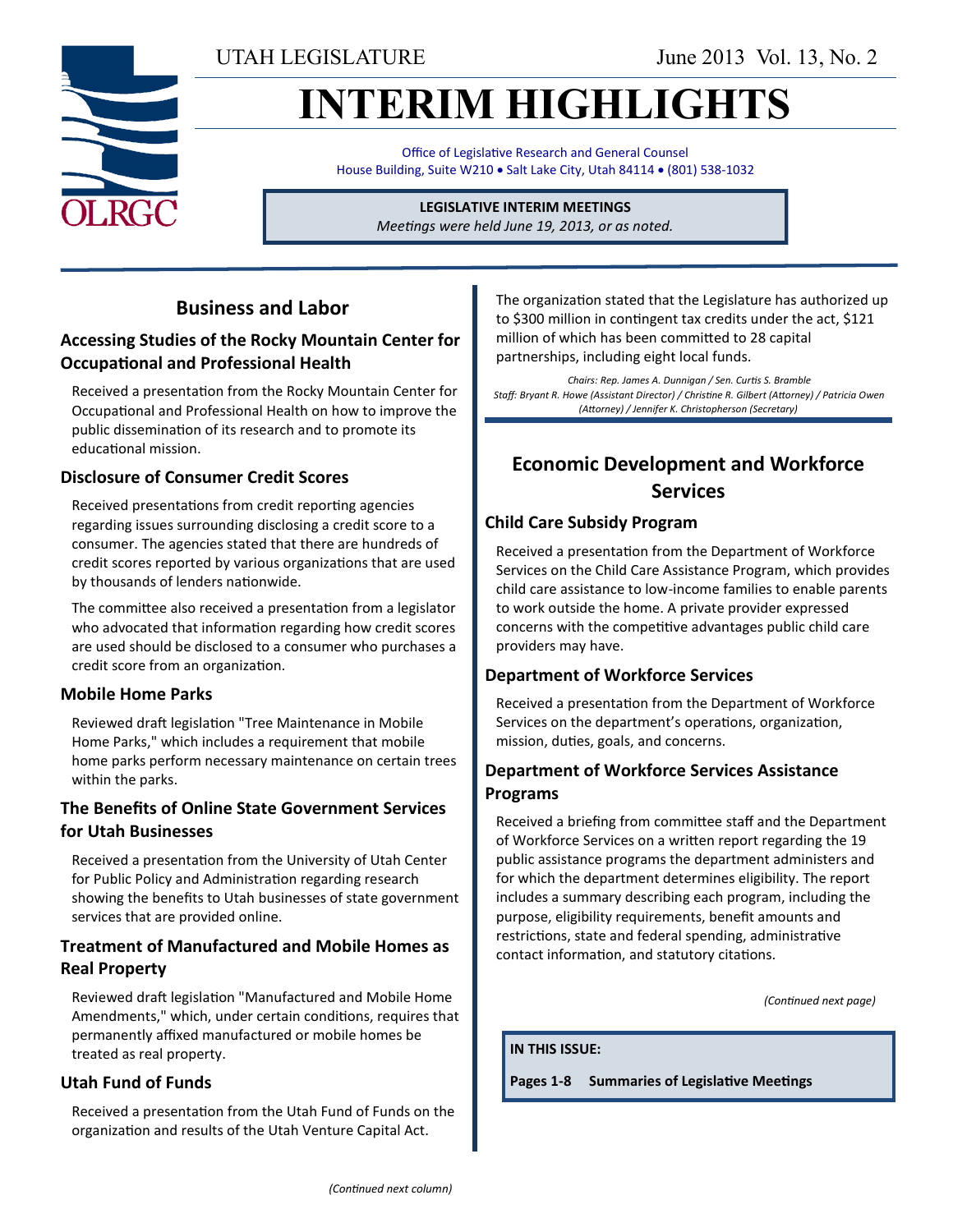# PAGE 2 UTAH LEGISLATURE • June 2013

#### **General Assistance Program**

Received a presentation from the Department of Workforce Services on the state-funded General Assistance Program, which provides cash assistance to adults who, because of physical or mental impairment, are unable to work and are not eligible for other cash assistance.

The maximum amount of the cash assistance is \$287 per month for an individual and \$398 per month for a household of two. The cash assistance is limited to 12 months of benefits in any 60-month period. The program is currently closed for new applications due to funding limitations.

#### **Unemployment Insurance Program**

Received a presentation from committee staff and the Department of Workforce Services on the Employment Security Act, which provides an employment benefit for an employee who is terminated through no fault of the employee.

The state benefit is for a maximum of 26 weeks and is funded by unemployment insurance contributions collected from employers. The amount of the contribution is calculated by a formula based on the wages of each employee and is deposited into the Unemployment Insurance Trust Fund. The average contribution rate for 2011 was 0.85% of total wages.

*Chairs: Rep. Rebecca P. Edwards / Sen. Aaron Osmond Staff: Benjamin N. Christensen (Policy Analyst) / Peter Asplund (Attorney) / Debra Hale (Secretary)*

# **Economic Development Task Force**

*June 20, 2013*

#### **Envision Utah**

Received a presentation from Envision Utah on growth in Utah. Envision Utah was formed in 1988 as a public-private partnership of business leaders, civic leaders, and policy makers with the goal of engaging people to create and sustain communities that are prosperous and healthy.

#### **The Long-term View — Processes for Policy Makers**

Received presentations from the Office of Legislative Research and General Counsel and the Legislative Fiscal Analyst on providing complete and accurate information to policy makers to allow them to set sound public policy and help ensure long-term economic vitality. This information assists legislators as they look beyond immediate issues and focus on future issues. Past successes were highlighted and ideas for more long-term planning were presented*.*

*Chairs: Rep. Brad R. Wilson / Sen. Stuart C. Reid Staff: Benjamin N. Christensen (Policy Analyst) / Peter Asplund (Attorney) / Jennifer K. Christopherson (Secretary)* 

#### **Education**

#### **Front-line Teachers**

Discussed draft legislation "Front-line Teacher Data Program," which would establish reporting requirements for school districts, charter schools, and the Utah State Board of Education on the allocation of resources for front-line teachers. The draft legislation defines front-line teachers as licensed teachers who have an assignment to teach kindergarten, elementary, secondary, or special education courses, and does not include prekindergarten teachers, school-based specialists, or classroom aides.

#### **School Grading**

Received a presentation from a legislator on the history of grading schools in Utah, different approaches to calculating student growth, and the implementation of changes to the School Grading Act that were made during the 2013 General Session.

#### **Utah Data Alliance**

Received a presentation from member agencies of the Utah Data Alliance. Discussed the types of data available in the statewide longitudinal data system and the potential of that data to answer specific research questions or better inform public users through the dissemination of aggregated data.

*Chairs: Rep. Francis D. Gibson / Sen. Stuart C. Reid Staff: Allison M. Nicholson (Policy Analyst) / Constance C. Steffen (Policy Analyst) / Angela Oakes Stallings (Attorney) / Debra Hale (Secretary)*

#### **Education Task Force**

*May 22, 2013*

#### **Overview of Education Data**

Received presentations from committee staff on demographics, achievement, outcomes, funding, and fiscal data for students in Utah's public K-12 and higher education systems.

#### **Perspectives on Student Achievement**

Received input from the State Board of Education and the State Charter School Board on their definitions of the basic elements of student achievement.

#### **Postsecondary Education Attainment Goal**

Received a presentation from Prosperity 2020, a business-led organization that is leading an initiative to promote the goal of 66% of the state's adult population having some postsecondary training, certification, or degree by 2020.

The task force also received input from education leaders in public and higher education who are working to implement an increase in postsecondary education attainment.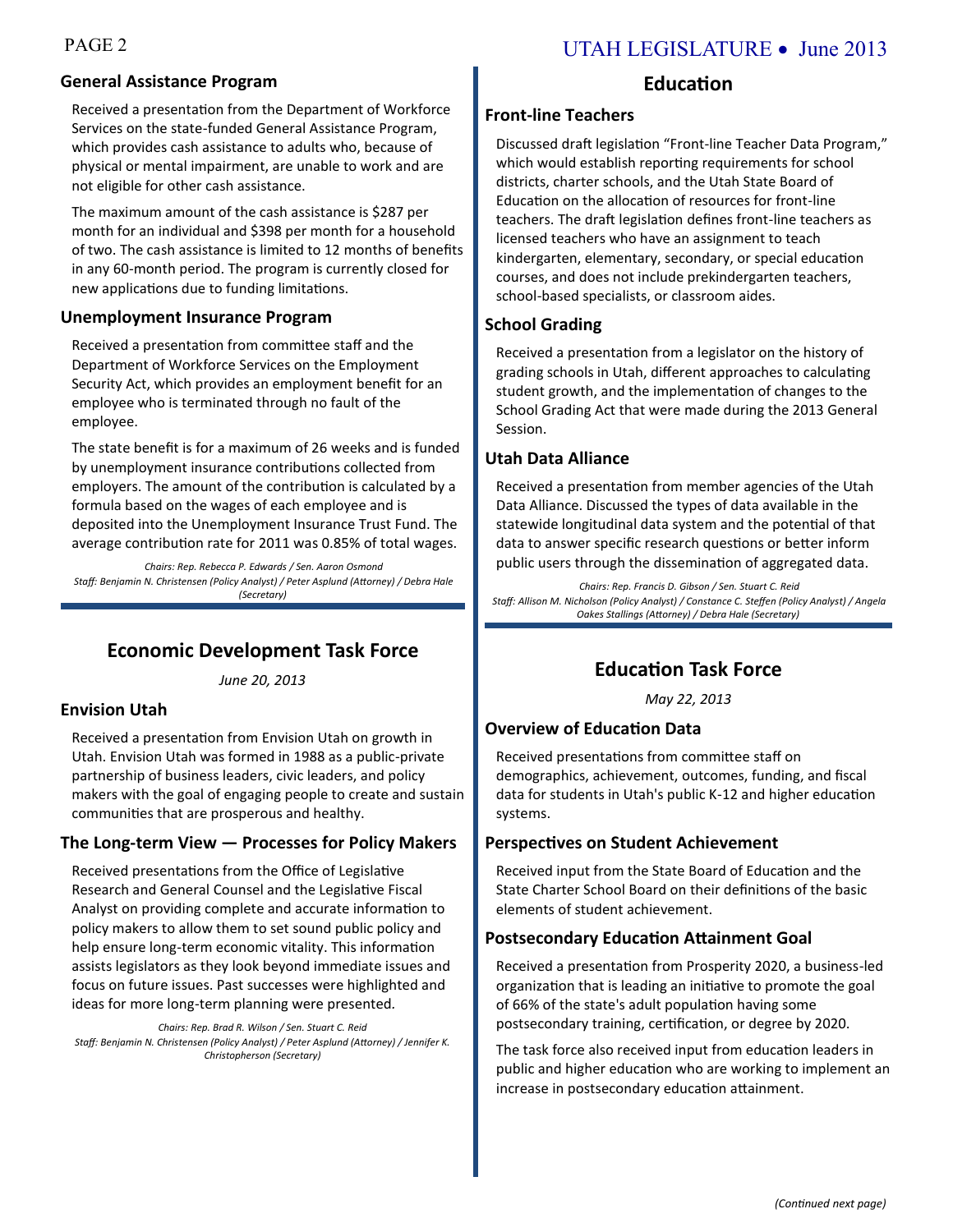#### **Utah Data Alliance**

Received a presentation from member agencies of the Utah Data Alliance regarding merging data sets and creating an integrated statewide longitudinal data system. The Utah Data Alliance is a collaborative effort between the Utah State Office of Education, Utah System of Higher Education, Utah College of Applied Technology, Department of Workforce Services, Utah Education Network, and Utah Education Policy Center at the University of Utah.

*Chairs: Speaker Rebecca D. Lockhart / President Wayne L. Niederhauser Staff: Allison M. Nicholson (Policy Analyst) / Constance C. Steffen (Policy Analyst) / Angela Oakes Stallings (Attorney) / Debra Hale (Secretary)*

# **Federal Funds Commission**

*June 18, 2013*

#### **Committee Business**

*Action: In accordance with statute, the committee appointed the following four members to the commission: Susan Speirs, Dan Griffiths, Roger Jones, and Rick Davis.*

#### **Federal Budget**

Received a presentation from commission staff on the federal budget, including a discussion of federal revenues, federal entitlement spending, federal discretionary spending, and impacts of federal spending on Utah.

#### **Risk Management**

Received a presentation from an industry expert on enterprise risk management, including a discussion of how to identify an organization's risks and ways to prepare for those risks.

*Chairs: Rep. Ken Ivory / Sen. Deidre M. Henderson Staff: Phillip V. Dean (Policy Analyst) / Shannon C. Halverson (Attorney) / Sara J. Thomas (Secretary)*

# **Government Communications Task Force**

#### *June 05, 2013*

#### **Existing Radio Communication Systems**

Received information from the Utah Communication Agency Network, Unified Fire Authority, Valley Emergency Communications Center, Salt Lake County Sheriff's Office, Unified Police Department, and Salt Lake City Police Department. Each of these entities explained the current radio communication network, including current capacity and technologies.

*Chairs: Rep. Brad L. Dee / Sen. Wayne A. Harper Staff: Joseph T. Wade (Policy Analyst) / Victoria Ashby (Attorney) / Tracey Fredman (Secretary)*

# PAGE 3 INTERIM HIGHLIGHTS • June 2013

### **Government Operations**

#### **Election Code Amendments**

Received a presentation from the Office of the Lieutenant Governor regarding proposed substantive and technical changes to state election laws.

#### **Election Notices**

Received a presentation from a representative of the county clerks on posting election notices electronically.

#### **Election of County Officers**

Discussed impacts of 2011 General Session H.B. 103, "Election Amendments," which requires that a county stagger the terms of county officers beginning in the 2014 General Election. The bill does not address how to stagger the terms of certain existing consolidated offices, such as a clerk/treasurer, auditor/recorder, or executive/surveyor. County clerks explained that the bill would double the cost of printing election ballots because ballots would be two pages rather than one.

*Action: Voted to direct committee chairs and staff to meet with county officials to resolve concerns with implementing 2011 General Session H.B. 103, "Election Amendments."*

#### **Preliminary Election Results**

Received a presentation from the Office of the Lieutenant Governor on providing for the release of preliminary election results during the period of time between the close of election polls and the canvass. The office explained that preliminary results would be especially useful when there is a large number of absentee and provisional ballots and when an election race is close.

#### **Recall Elections**

Discussed whether the Utah Constitution should be amended to provide for recall elections.

#### **State Board of Education Elections**

Discussed issues relating to electing members of the State Board of Education, including repealing provisions regarding the involvement of the governor and the nominating and recruiting committee.

#### **Statewide Ombudsman**

Discuss whether Utah should create a statewide ombudsman and an Office of the Inspector General, as some states have done.

*Chairs: Rep. Jack R. Draxler / Sen. Margaret Dayton Staff: Leif G. Elder (Policy Analyst) / Thomas R. Vaughn (Attorney) / Anna M. Allen (Secretary)*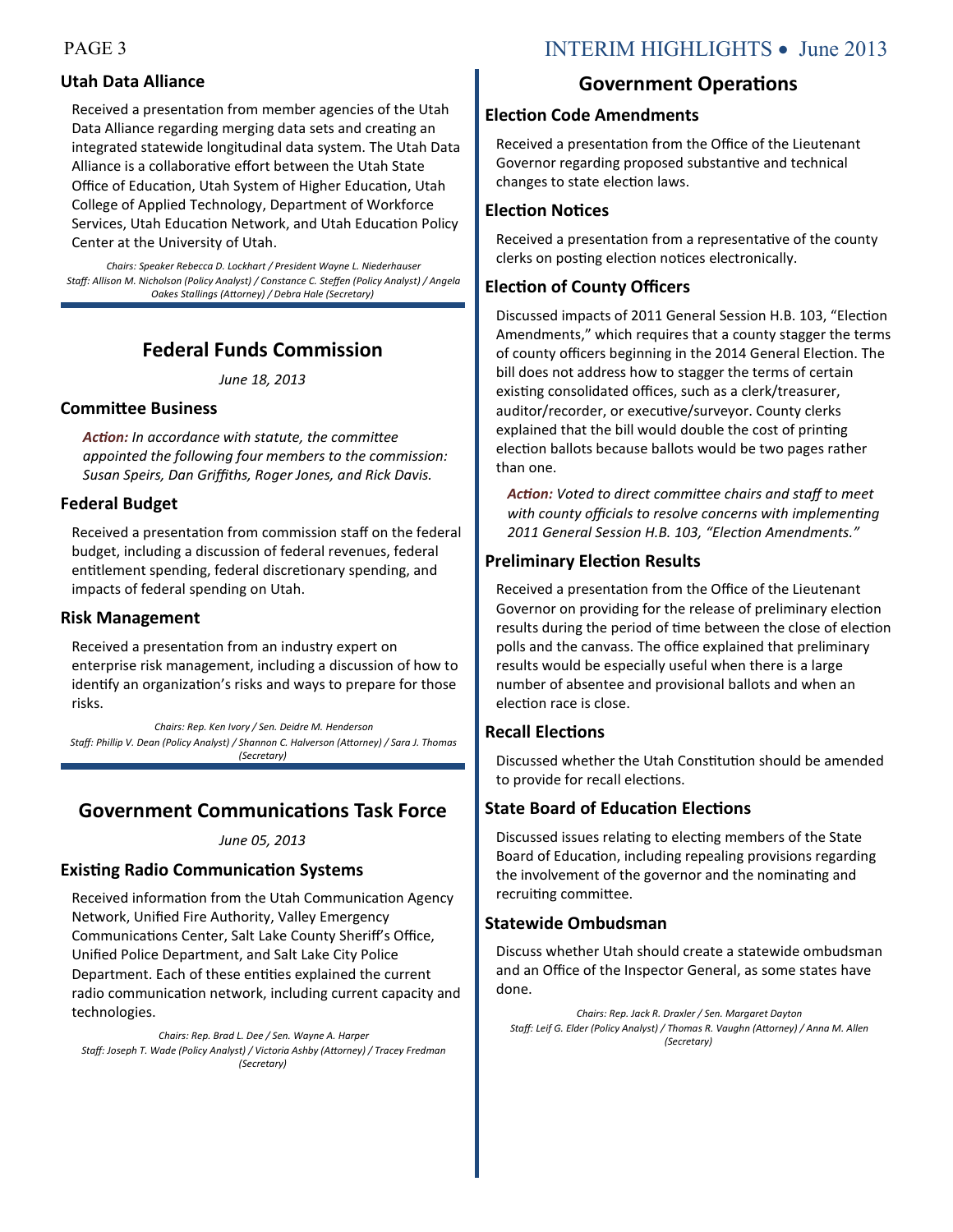# PAGE 4 UTAH LEGISLATURE • June 2013

# **Health and Human Services**

#### **Adoption Records Access**

Considered 2014 draft legislation "Adoption Records Access Amendments," which provides that for adoptions finalized on or after January 1, 2015, related documents shall be accessible upon request by any party to the adoption, if the party is an adult at the time of the request. The legislation also allows a birth mother to refuse to allow identifying information about herself to be accessible.

#### **Putative Father Registries**

Received a report from the Office of Vital Statistics and public comment on the state's putative father registry and the feasibility of creating a national registry. The office said that converting the state registry from a paper system to an electronic system would allow fathers and attorneys to access the registry from any location and would reduce error.

#### **State and Federal Health Reform**

Received a report from committee staff on the federal government's recently published proposed rules, which authorize the state to operate only one of the two health insurance exchanges required by the federal Patient Protection and Affordable Care Act, as the state had requested.

*Chairs: Rep. Paul Ray / Sen. Evan J. Vickers Staff: Mark D. Andrews (Policy Analyst) / Cathy J. Dupont (Attorney) / Lee A. Killian (Attorney) / Samuel C. Johnston (Committee Staff) / Lori R. Rammell (Secretarial Supervisor)*

# **Health System Reform Task Force**

*June 20, 2013*

#### **Responding to the Federal Patient Protection and Affordable Care Act**

Received a report from Public Consulting Group on its recently completed analysis of five options for expanding Medicaid eligibility in response to the federal Patient Protection and Affordable Care Act (PPACA). Public Consulting Group reported that implementing the mandatory expansion and an expansion to all persons with household incomes not exceeding 138% of the federal poverty level would increase state program costs by over \$80 million annually by 2023.

Received a report from HIPUtah, the state's high risk health insurance program. HIPUtah reported that operation of Federal HIPUtah, another high risk program, will be transferred from the state to the federal government July 1, 2013. HIPUtah also reported that, prior to the recent enactment of limits on federal HIPUtah enrollment, it was expected that the transition of enrollees from both high risk programs to the commercial insurance market in 2014 would increase losses in the commercial market by \$80 million.

Received a report from the task force's Risk Adjustment and Reinsurance Team that insurance carriers and the Utah Insurance Department would like to evaluate whether it is preferable for the state to develop and operate its own risk adjustment program under the PPACA. The Insurance Department is planning to issue a bid for services to assist in the evaluation.

Received a report from the Department of Human Resource Management saying that in order to avoid triggering large penalties under the PPACA, the state needs to ensure that 194 of it's nearly 5,000 part-time employees either have health insurance or work fewer than 30 hours per week. The department also reported that it expects that the federal government will not treat higher education and quasigovernmental entities as part of the executive branch for purposes of determining penalties for which the state might be liable under the PPACA.

Received a report from committee staff on the federal government's recently published proposed rules, which authorize the state to operate only one of the two health insurance exchanges required by the PPACA, as the state had requested.

*Action: Directed staff to draft a letter responding to the request of the US Department of Health and Human Services for comment on whether states should be permitted to operate risk adjustment programs for both the group and nongroup insurance markets, even if a state operates a health insurance exchange only in the group market. Utah is planning to operate only the group market exchange, but has requested permission to operate risk adjustment for both markets.*

*Action: Encouraged the Utah Department of Health to apply for a federal grant (a Cycle 2 Rate Review grant from HHS) to be used for development of the state's all-payer health insurance claims database. The database could be used to promote insurance price transparency and eventually facilitate the development of a state-based risk adjustment program.*

*Action: Encouraged the Insurance Department to apply for an HHS Section 1311 exchange establishment grant to be used for a state-based risk adjustment program.*

*Action: Expressed support for the Insurance Department issuing a bid for assistance with the development of a statebased risk adjustment program.*

*Chairs: Rep. James A. Dunnigan / Sen. Allen M. Christensen Staff: Mark D. Andrews (Policy Analyst) / Cathy J. Dupont (Attorney) / Lori R. Rammell (Secretarial Supervisor)*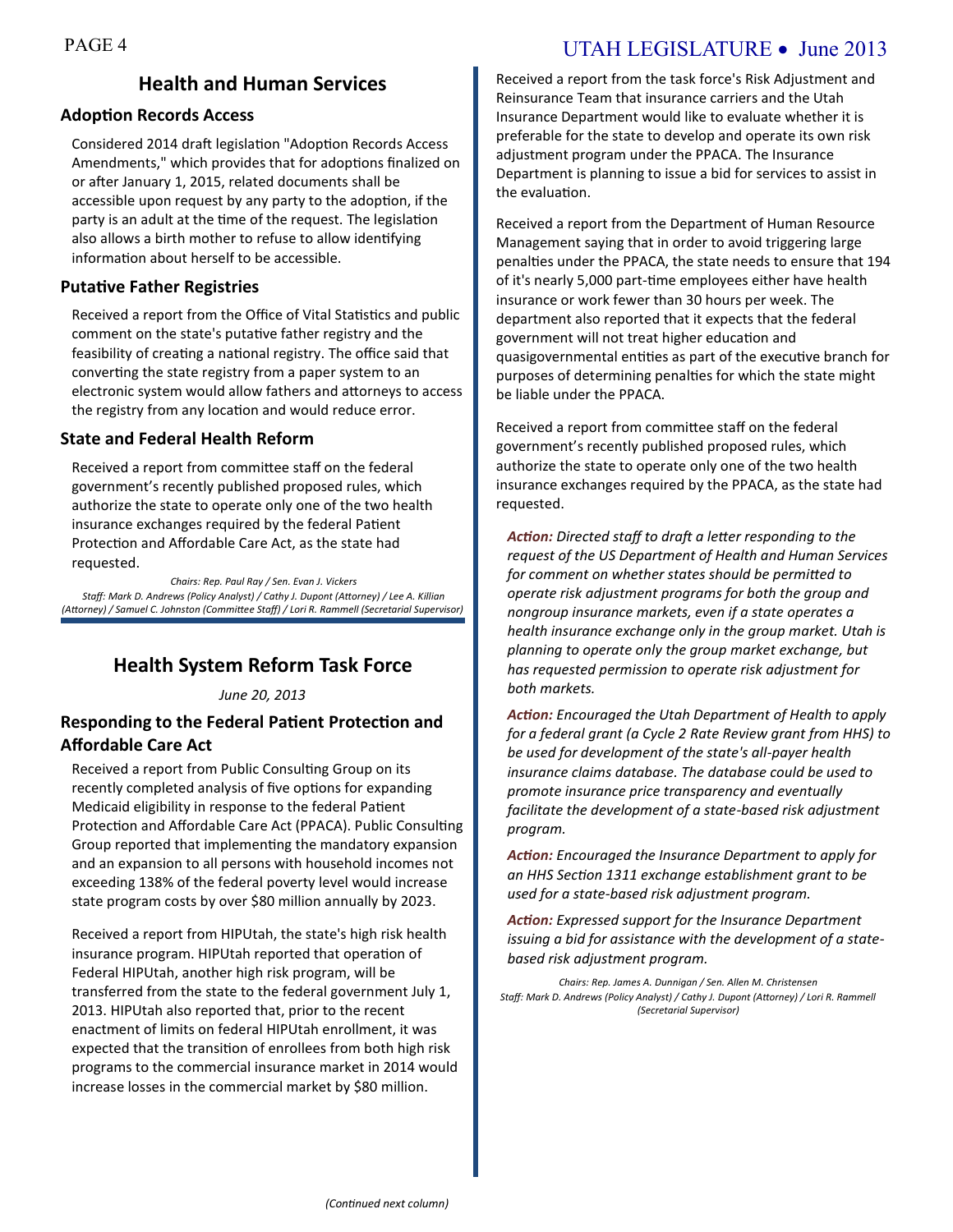# **Judiciary**

#### **Administrative Subpoenas**

Received presentations from interested parties, including the Internet Crimes Against Children Task Force within the Utah Office of the Attorney General, Weber County Attorney's Office, local law enforcement agencies, the American Civil Liberties Union of Utah, the Utah Association of Defense Lawyers, and an internet service provider, on the use of administrative subpoenas to obtain electronic records in criminal investigations of specified crimes, including sexual offenses against minors.

The committee discussed possible changes to the reporting requirement for administrative subpoenas issued by law enforcement and prosecutorial agencies under Utah Code Subsections 77-22-2.5 (9) and (10).

*Chairs: Rep. Kay L. McIff / Sen. Mark B. Madsen Staff: Chelsea B. Lloyd (Policy Analyst) / Esther Chelsea-McCarty (Attorney) / Jennifer K. Christopherson (Secretary)*

# **Law Enforcement and Criminal Justice**

#### **Domestic Violence Report**

Received a presentation from committee staff regarding the intent and purpose of the domestic violence report that was provided by the Department of Public Safety at the May 15, 2013, interim meeting. Staff reported that the original purpose for requiring the report was to gather data for nongovernmental entities that study domestic violence issues. The committee received comments from organizations that intend to study the data that the state has collected.

#### **Drug Testing at Pedestrian Accident Scenes**

Received a presentation by a concerned citizen regarding the need for enhanced investigations at automobile-pedestrian accidents when emergency medical services are utilized.

#### **Recognition of Commissioner Davenport**

Recognized Commissioner Lance Davenport for his 29 years of state service. He has served as the commissioner of the Department of Public Safety since January 2009.

#### **Utah Department of Corrections Overview**

Received an overview from the Utah Department of Corrections regarding inmate population increases and offender programming. As of June 2013, the state had 7,050 inmates and currently has a capacity to house 7,030 inmates. The department addresses inmate overcrowding by housing state inmates in county jails for which the counties are reimbursed at a contracted rate.

Additionally, the department is studying alternatives to address the current trend of an increasing inmate population.

*Chairs: Rep. Curtis Oda / Sen. Todd Weiler Staff: Nathan W. Brady (Policy Analyst) / Susan Creager Allred (Attorney) / Lori R. Rammell (Secretarial Supervisor)*

# PAGE 5 INTERIM HIGHLIGHTS • June 2013

# **Legislative Management Committee**

#### *June 18, 2013*

*Action: Approved the prioritized study items of the following interim committees:*

- *Business and Labor;*
- *Economic Development and Workforce Services;*
- *Education;*
- *Government Operations;*
- *Health and Human Services;*
- *Judiciary;*
- *Law Enforcement and Criminal Justice;*
- *Natural Resources, Agriculture, and Environment;*
- *Political Subdivisions;*
- *Public Utilities and Technology; and*
- *Revenue and Taxation.*

*Action: Approved the drafting of a letter to the Transportation Interim Committee directing the committee to focus on transportation funding and planning issues.*

*Action: Approved both the agendas and meetings of the following appropriation subcommittees:*

- *Business, Economic Development, and Labor;*
- *Executive Offices and Criminal Justice;*
- *Higher Education;*
- *Infrastructure and General Government;*
- *Natural Resources, Agriculture, and Environmental Quality;*
- *Public Education; and*
- *Social Services.*

*Action: Approved a motion to send a letter to the Governor's Office of Management and Budget requesting an in-depth study of the Department of Veterans' and Military Affairs and a report of the office's findings to the Executive Appropriations Committee at its November meeting.*

*Action: Approved the position of executive director of the Political Subdivisions Ethics Commission. Also approved the hiring of an individual to fill the position.*

Received a report from committee staff on adopting a policy regarding legislative procurement procedures.

Received comments from Utah universities regarding increasing the number of legislative interns and the universities' ability to effectively provide the increased number of student interns.

*Chair & Vice Chair: President Wayne L. Niederhauser / Speaker Rebecca D. Lockhart Staff: Michael E. Christensen (Director) / John L. Fellows (General Counsel) / Phalin L. Flowers (Administrative Assistant)*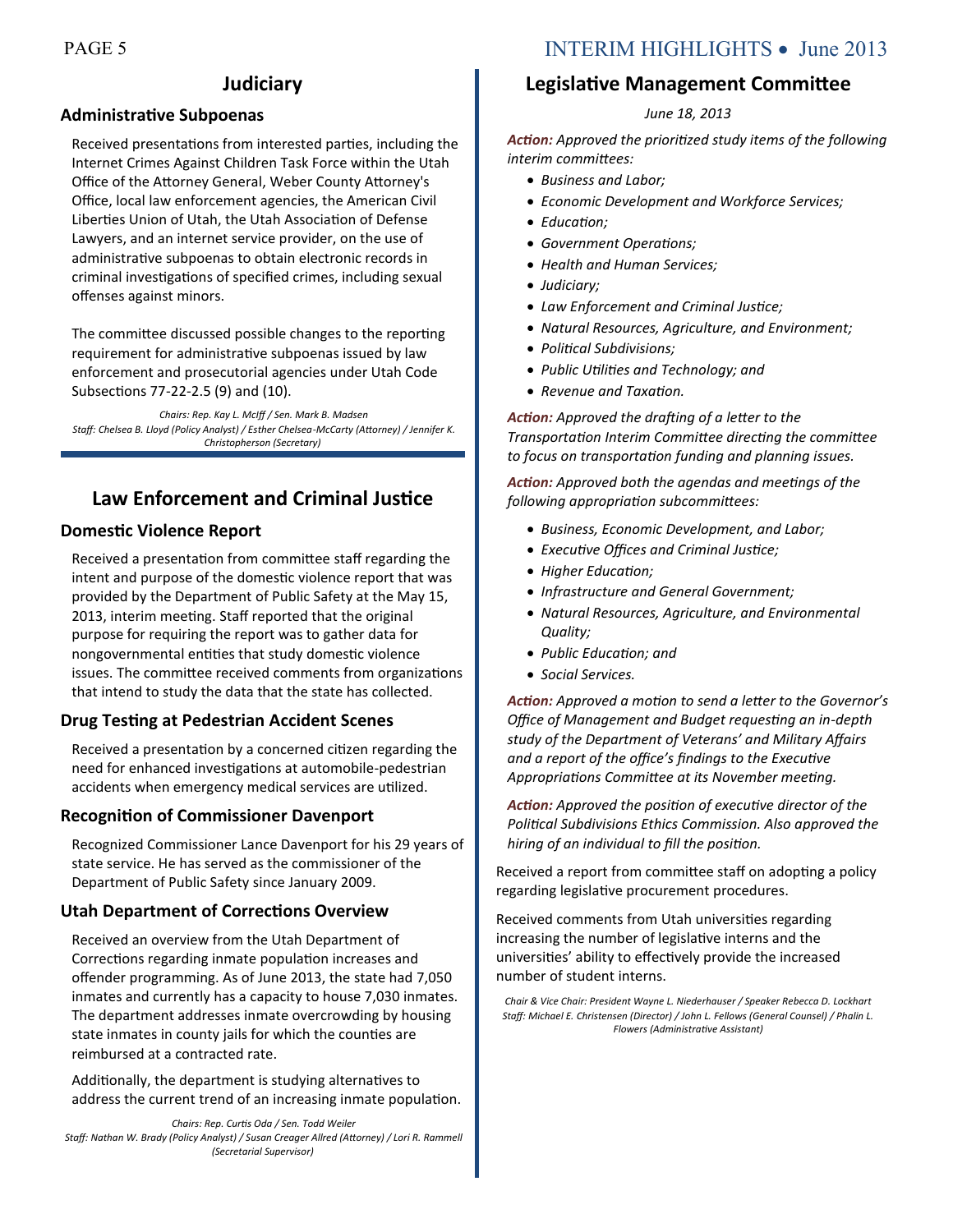# **Legislative Process Committee**

#### *June 17, 2013*

The Legislative Process Committee considered recommendations from legislators on ways to improve rules of the Utah Legislature.

*Chairs: Sen. Lyle W. Hillyard / Rep. Melvin R. Brown Staff: Jerry D. Howe (Managing Policy Analyst) / Eric N. Weeks (Deputy General Counsel) / John L. Fellows (General Counsel) / Phalin L. Flowers (Administrative Assistant)*

# **Natural Resources, Agriculture, and Environment**

### **Department of Environmental Quality — Emerging Issues**

Received a report from the Department of Environmental Quality on emerging issues, including federal funding cuts that affect the Division of Drinking Water and Division of Air Quality PM 2.5 state implementation plans.

#### **Public Lands Policy Coordinating Office Activities**

Received a report from the Public Lands Policy Coordinating Office on the activities and expenditures of the office, including expenditures for sage grouse protection and the preparation of a public lands transfer study and economic analysis. The office also presented the R.S. 2477 plan adopted by the Constitutional Defense Council established for the purpose of asserting, defending, and litigating state and local government rights and claims regarding roads under R.S. 2477.

*Chairs: Rep. Michael E. Noel / Sen. Scott K. Jenkins Staff: J Brian Allred (Policy Analyst) / RuthAnne Frost (Attorney) / Anna M. Allen (Secretary)*

# **Occupational and Professional Licensure Review Committee**

#### *June 18, 2013*

#### **Overview of Committee Functions and Duties**

The committee received a briefing from committee staff on its duties and responsibilities. The committee conducts sunset reviews under the Legislative Oversight and Sunset Review Act and reviews the licensing and regulation of existing occupations and professions as directed by the Legislature or the Legislative Management Committee. The committee also conducts "sunrise" reviews of occupations and professions proposed to be licensed for the first time.

*Chairs: Rep. Derek E. Brown / Sen. John L. Valentine Staff: Bryant R. Howe (Assistant Director) / Peter Asplund (Attorney) / Tracey Fredman (Secretary)*

# PAGE 6 UTAH LEGISLATURE • June 2013

# **Political Subdivisions**

#### **Assessment Areas**

Discussed the legislative history and current status of assessment areas with a focus on:

- The intended use of an assessment area;
- The process of creating an assessment area;
- The difference between a tax and an assessment; and
- Whether statutory changes are necessary to ensure that an assessment area is only designated for the intended purposes.

The committee also discussed the requirements for an effective protest to the creation of an assessment area, including discussing whether the protest requirements should be amended.

#### **Eminent Domain**

*Action: Voted to direct the committee chairs to send a letter to parties interested in eminent domain issues, notifying those interested parties that the committee will discuss the following issues at future meetings:*

- *Licensing agents (July 17 meeting);*
- *Negotiation procedures (September 18 meeting);*
- *Physical occupation of property without negotiation or court order (October 16 meeting); and*
- *Defining condemning entity (October 16 meeting).*

#### **References to General Fund in Utah Code**

*Action: Voted to direct staff to prepare legislation that would clarify provisions that refer to local government general funds in Title 10, Chapter 5, Uniform Fiscal Procedures Act for Utah Towns; Title 10, Chapter 6, Uniform Fiscal Procedures Act for Utah Cities; and Title 17, Chapter 36, Uniform Fiscal Procedures Act for Counties.*

*Chairs: Rep. R. Curt Webb / Sen. Daniel W. Thatcher Staff: Joseph T. Wade (Policy Analyst) / Victoria Ashby (Attorney) / Samantha Coombs (Secretary)*

# **Public Utilities and Technology**

#### **Automated Geographic Reference Center Services**

Received a report from the Automated Geographic Reference Center about the geographic information system mapping services it provides to both public and private entities. Those services and products include geographic information system map data layers, such as water, transportation, and agriculture; mapping; redistricting; and surveying.

#### **Department of Technology Services Overview**

Received an overview from the Department of Technology Services (DTS) about the information technology services it provides, including costs, hardware, software, telecommunications, and networks. The department has generated cost savings in excess of \$73 million since its creation in 2005.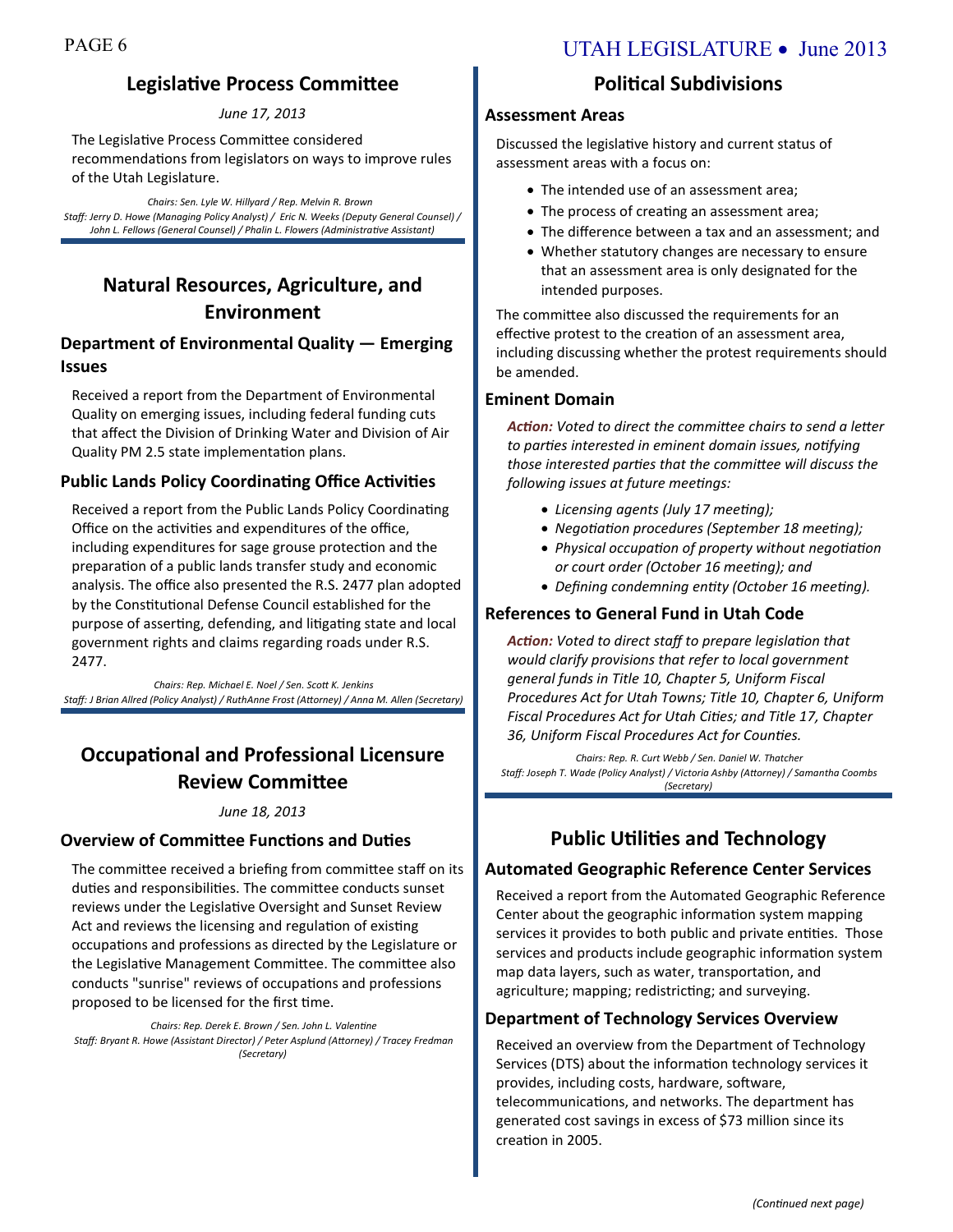# PAGE 7 INTERIM HIGHLIGHTS • June 2013

# **State Security Standards For Personal Information**

Received a report from DTS about the public-private process for developing and implementing personal information security standards as required in 2013 General Session S.B. 20, "State Security Standards For Personal Information." The process, approved by the Office of the Governor, includes monthly meetings between state and local government agency directors, the state chief information officer, and private sector chief information officers.

#### **Utah Technology Networks**

Received a report from DTS about the network services it provides statewide. The report included information about both secure government networks and network services provided to the public. Partners for the delivery of these services include private sector broadband providers, state agencies, and local public and private entities.

Received a report from the Utah Education Network about network services it provides to all libraries, public schools, and institutions of higher learning.

Received reports from both DTS and the Utah Education Network emphasizing the growing demand for secure, filtered, and high-speed broadband connectivity.

Received a report from the Utah Broadband Project about planning, development, and coordination of existing network services and demand for new services. The project's funding will end in December 2014.

*Chairs: Rep. Roger E. Barrus / Sen. David P. Hinkins Staff: Richard C. North (Policy Analyst) / Rebecca L. Rockwell (Attorney) / Tracey Fredman (Secretary)*

# **Revenue and Taxation**

#### **Appointment of Tax Commissioners**

Received a presentation from committee staff on the appointment of tax officials in other states. The presentation showed that Utah is one of a handful of states that has a tax commission. Many other states have a revenue department with a director.

#### **Economic Development**

Received a presentation from the Governor's Office of Economic Development regarding opportunities it is pursuing related to unmanned aerial vehicles. The office has proposed to the Federal Aviation Administration various test sites that are outside of military restricted airspace.

#### **Multistate Tax Commission**

Received background information on the Multistate Tax Commission, an intergovernmental agency working on behalf of states and taxpayers to administer, equitably and efficiently, tax laws that apply to multistate and multinational businesses.

The chair of the Utah State Tax Commission and executive director of the Multistate Tax Commission responded to committee questions on Utah's involvement in the Multistate Tax Commission and on a California court case related to the Multistate Tax Compact.

#### **Taxation of Sales by Remote Vendors**

Received a historical overview from a legislator on the taxation of sales by remote vendors to Utah consumers, including a discussion of the history of the Streamlined Sales Tax Project and pending federal legislation related to the taxation of sales by remote vendors.

*Chairs: Rep. Ryan D. Wilcox / Sen. Deidre M. Henderson Staff: Bryant R. Howe (Assistant Director) / Phillip V. Dean (Policy Analyst) / Rebecca L. Rockwell (Attorney) / Samantha Coombs (Secretary)*

# **Senate Judicial Confirmation Committee**

#### *June 11, 2013*

The committee met on June 11, 2013, and recommended to the full body of the Senate the confirmation of Renee M. Jimenez-Justice as a juvenile court judge in the Third District Juvenile Court.

The Senate met on June 19, 2013, and confirmed Ms. Jimenez -Justice.

*Chair: Sen. Scott K. Jenkins Staff: Michael E. Christensen (Director) / Susan Creager Allred (Associate General Counsel) / Jennifer Christopherson (Legislative Secretary)* 

# **State Water Development Commission**

*June 18, 2013*

#### **Lake Powell Pipeline and Bear River Development**

Received updates from the Division of Water Resources, the Washington County Water Conservancy District, and the Weber Basin Water Conservancy District on the proposed Lake Powell pipeline project and the Bear River water development project.

#### **Snake Valley Water Sharing Agreement**

Received a report from the Office of the Governor regarding the governor's decision to not approve the proposed Snake Valley water sharing agreement.

#### **State and Federal Water Rights**

Received reports from the Utah Farm Bureau Federation, the National Ski Areas Association, and Snowbasin Resort on state and federal government conflicts over water rights on agricultural and ski resort areas of the state.

*Chairs: Rep. Keith Grover / Sen. Margaret Dayton Staff: J Brian Allred (Policy Analyst) / RuthAnne Frost (Attorney) / Anna M. Allen (Secretary)*